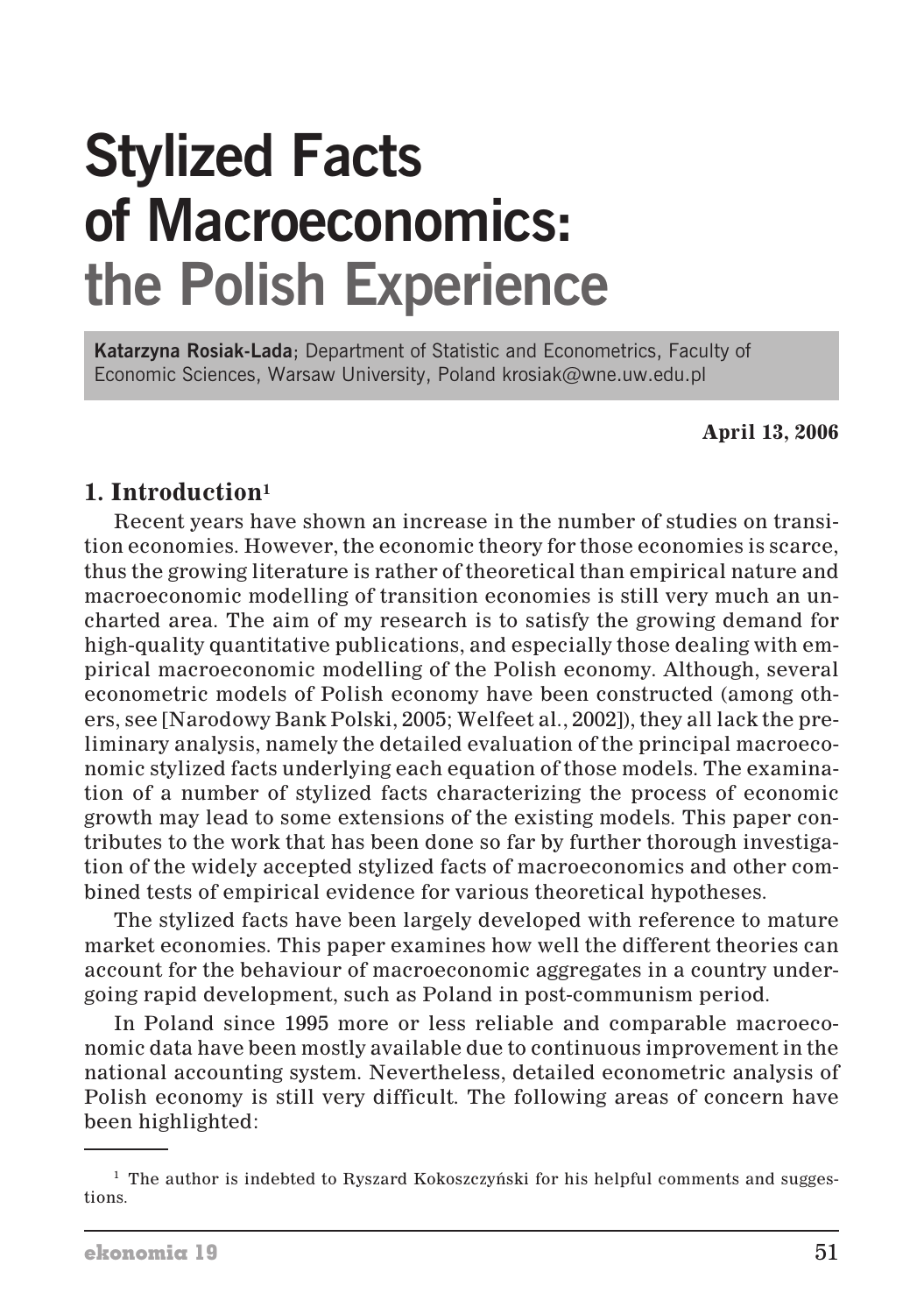- short data sample,
- changes in data classification.

Moreover, the relatively short period of transition and the dynamism of undergoing changes make it perplexing to identify the relevant relationships. The situation is even worse if taking into account, that the Polish time series are contaminated with outliers due to the influence of unusual and non-repetitive events (this fact was preliminary proved in [Rosiak, 2006]). This paper provides the evidence that if one is able to identify the outliers and then adjust their effects for purpose of analysis or use robust techniques of estimation, it is possible to confirm the exploit of stylized facts of macroeconomics in Poland.

The findings of this paper may serve as justification for: 1) use of robust techniques that would provide resistant results in the presence of unusual data in macromodelling of Polish economy, 2) econometric analysis in conjunction with judgment, provided that sufficient prior knowledge and experience about the data and potential structural changes are available, 3) the thesis, that transition of the Polish economy is far advanced and that the structure of macroeconomic aggregates is already established.

The rest of this paper is organized as follows. Section 2 examines the Polish quarterly data in order to evaluate the stylized facts of balanced growth. Section 3 compares the empirical performance of the New Classical, New Keynesian and Hybrid specifications of the Philips curve. The change analysis of macroeconomic stylized facts across monetary regimes is provided in section 4. The conclusions and areas for further research are provided in the final section.

## **2. The Kaldor Facts**

In the theoretical growth literature (e. g. [Kaldor, 1961; Solow, 1956]) as well as in macroeconomics textbooks (e. g. [Blanchard and Fisher, 1989; Romer, 1996]) it is assumed that a developed economy is characterized in the long run by balanced growth. In particular, as noted for example in [Evans, 2000] (the paper which is in some respect related to the analysis presented in this section), this assumption implies the following stylized facts about these economies:

- the growth rate of output is mean-stationary;
- the growth rate of labour productivity is mean-stationary;
- the investment rate is mean-stationary.

See [Evans, 2000] or [Foelmi and Zweimueller, 2002] for further discussion on these as well as other stylized facts.

The aim of this section is to investigate whether Polish economy can be reasonably characterized as approximately balanced. The data source for the analysis are the Quarterly National Accounts of the Central Statistical Office. In keeping with most of the previous empirical literature, labour productivity is defined as a ratio of GDP (seasonally adjusted) and employment.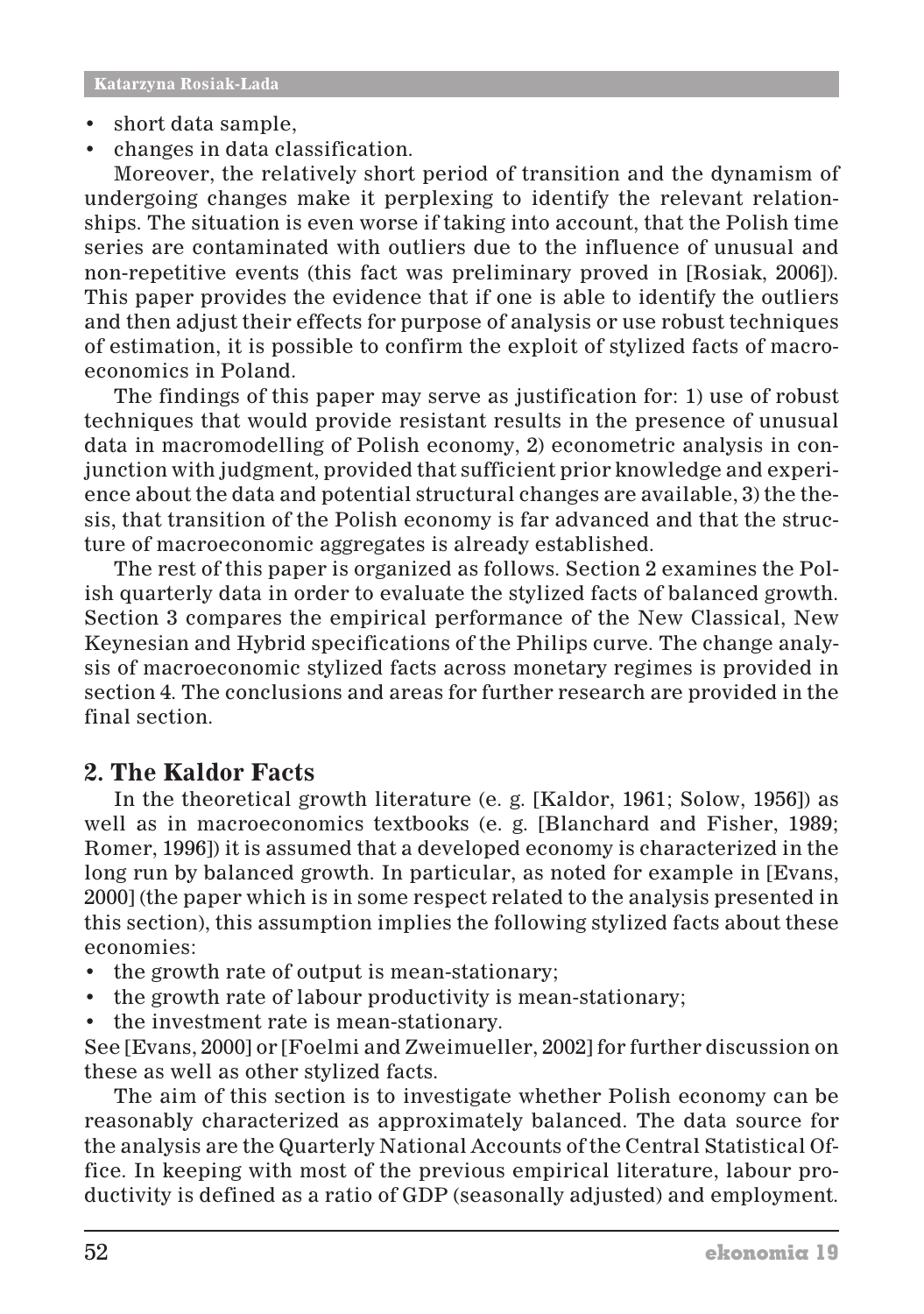The productivity growth is obtained by log first differencing the above defined time series.

The rest of this section is organized as follows. Subsection 2.1. provides plots of the data and subsection 2.2. introduces a formal econometric analysis.

#### **2.1. The visual inspection of data**

The figures below plot the growth rate of labour productivity, the growth rate of GDP and the growth rate of investment in period from 1995 to 2005 (for labour productivity the sample covers the period from 1997).



Fig. 1. **The growth rate of labour productivity**



Fig. 2. **The growth rate of GDP**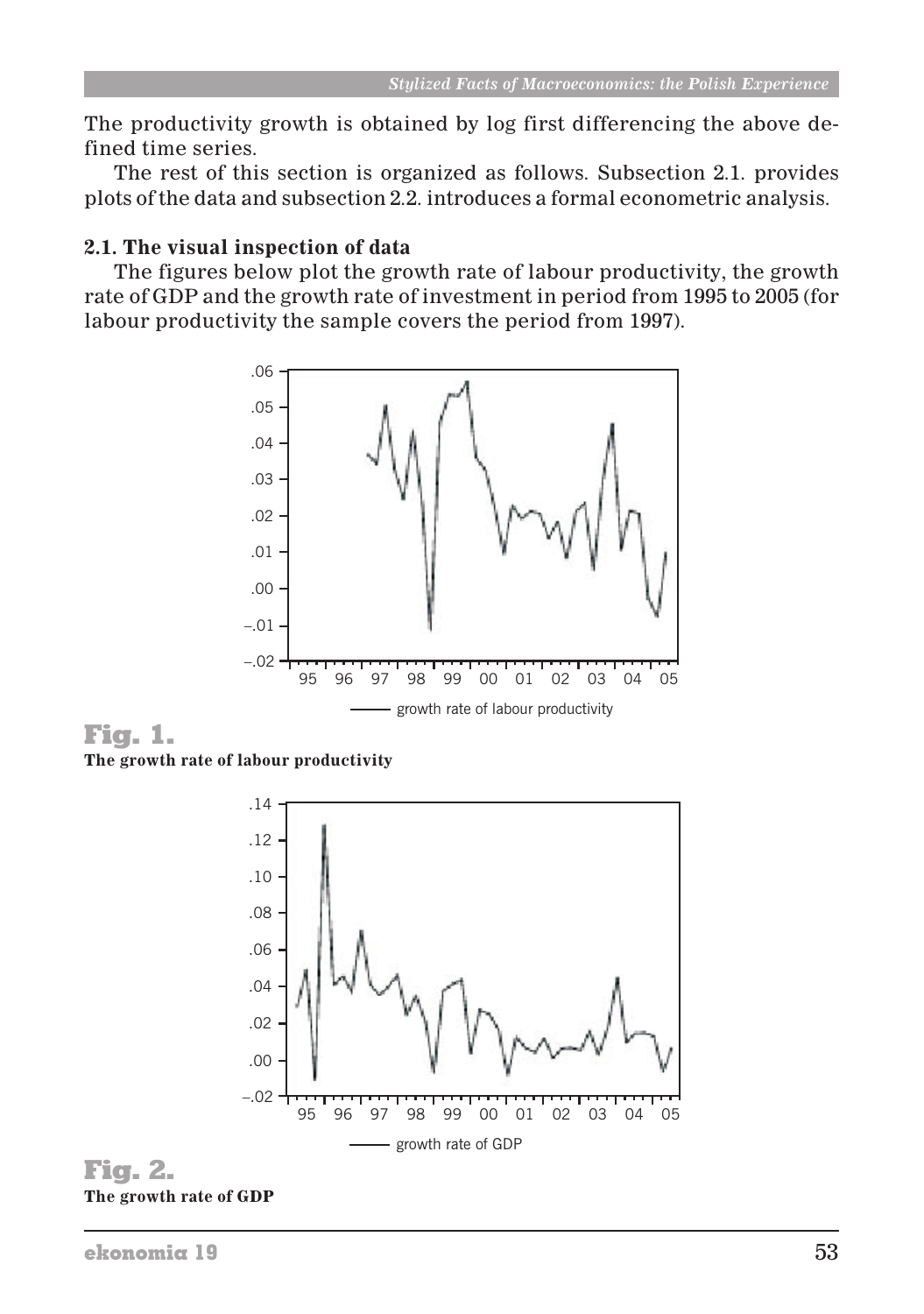

Fig. 3. **The growth rate of investment**

At first glance there is little, if any, apparent trend in the series over the considered period. This may suggest that the figures provide evidence on stylized facts mentioned above. Additionally, the figures show that those series appear to be contaminated with outliers. For example, even without performing any formal tests, 1995q4 seems to be outlier.

Nevertheless, it is hard to rely purely on the visual inspection, especially when the data set contains outlying observations. Therefore, formal statistical analysis is essential.

#### **2.2. Econometric analysis**

To investigate whether the growth rate of labour productivity, GDP and investment can be well characterized as mean-stationary in period 1995–2005, the Dickey-Fuller test for each of the series was carried out. This approach was also adopted in [Evans, 2000] to examine if the US growth has been approximately balanced during the post-war period. Table 1 reports Dickey- -Fuller t-ratios for each of the considered series for the years 1995–2005. It provides strong evidence that labour productivity and GDP growth rate are mean-stationary. By contrast, there is no evidence that the growth rate of investment is mean-stationary.

# Table 1.

**Dickey-Fuller t-statistics on full dataset for log first differences**

|                                    | without trend | with trend  |
|------------------------------------|---------------|-------------|
| growth rate of labour productivity | $-3.52*(0)$   | $-3.46*(3)$ |
| growth rate of GDP                 | $-5.48*(0)$   | $-7.74*(0)$ |
| l investment rate                  | $-2.58(1)$    | $-3.12(1)$  |

Note: The integer in parentheses is the lag length in the augmented Dickey-Fuller regression. The superscripts \* indicates rejection of the null hypothesis of unit-root.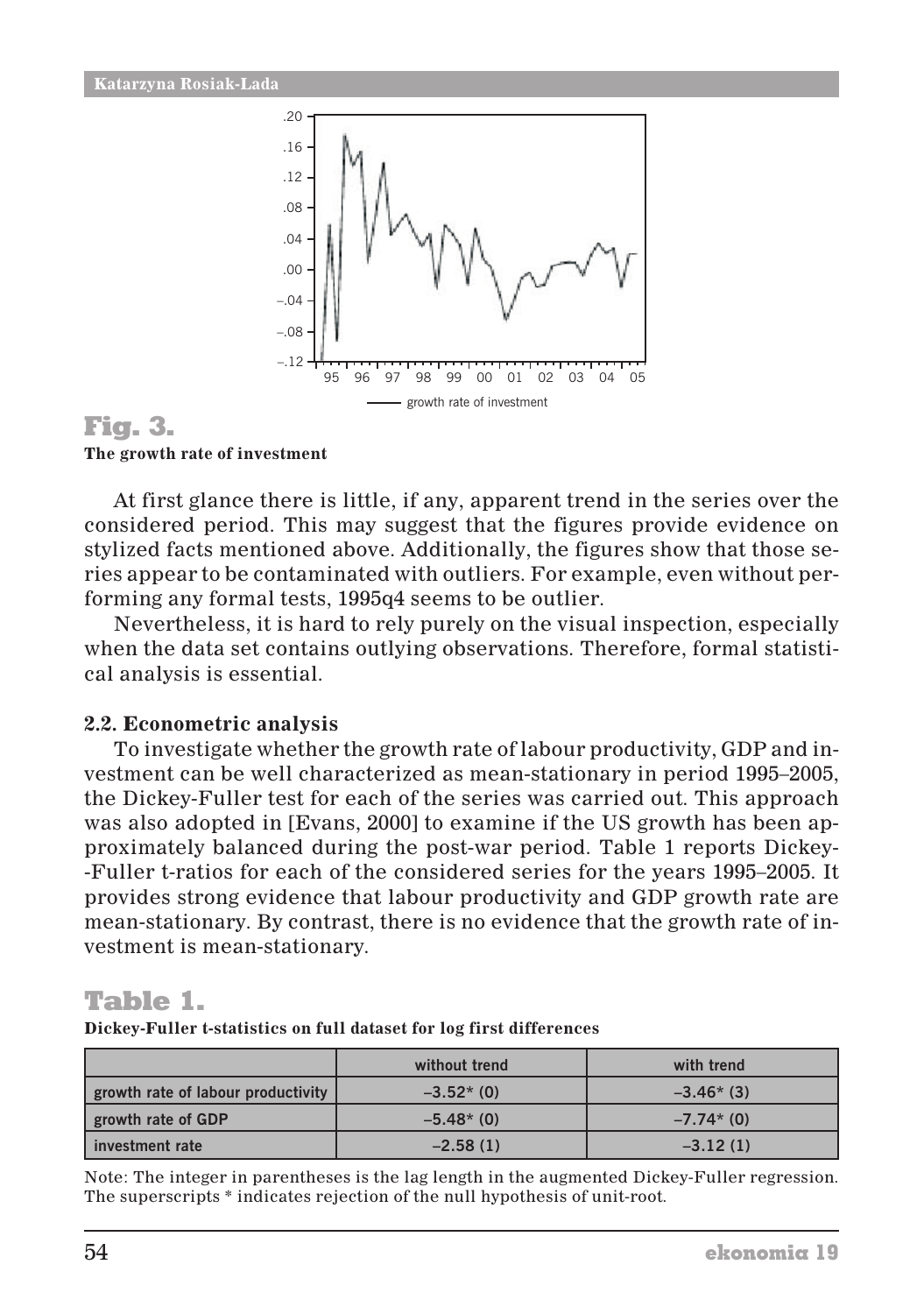As was shown in [Frances, Lukas, 1998] or [Rodrigues, 2004], the Dickey- -Fuller test is sensitive to typical events such as outliers and structural breaks. Moreover, in [Person and Vogelsang, 1992] it was proved that unit- -root tests are biased toward non-rejection of null hypothesis of unit root, if there is a level shift in the sample. In other recent studies, for example [Vogelsang, 1999], it was established that the presence of outliers induces in the error a negative moving-average component, which causes the unit root tests to exhibit substantial size distortions towards rejection of the null hypothesis too often (see [Darne, 2004]).

One proposed solution to account for outliers in unit root testing is to include zero-one dummy variables in the model. This approach assumes that there was a trend break at a known date. The Dickey-Fuller test results obtained on the data set with 1995q4 omitted are listed in Table 2 (discarding observation from data set is equivalent to including dummy variable equal to one for 1995q4 and zero otherwise2).

# Table 2.

**Dickey-Fuller t-statistics on data set without lying observations omitted for log first differences**

|                   | without trend | with trend |
|-------------------|---------------|------------|
| l investment rate | $-2.9*(1)$    | $-4.2*(1)$ |

Note: The integer in parentheses is the lag length in the augmented Dickey-Fuller regression. The superscripts \* indicates rejection of the null hypothesis of unit-root.

# Table 3.

**KPSS test for log first differences**

|                                    | without trend     | with trend        |
|------------------------------------|-------------------|-------------------|
| growth rate of labour productivity | 0.40 <sup>b</sup> | 0.10 <sup>a</sup> |
| growth rate of GDP                 | 0.09 <sup>a</sup> | 0.08 <sup>a</sup> |
| investment rate                    | 0.40 <sup>b</sup> | 0.10 <sup>a</sup> |

The superscripts a, b and c indicate statistical significance at the 1%, 5% and 10% respectively.

Deleting 1995q4 produces Dickey-Fuller t-ratios, which imply that the growth rate of investment has also been mean-stationary in the last ten years.

Given the conflicting results of the two approaches, with regard to growth rate of investment, it is difficult to decide whether the stylized facts mentioned above characterize Polish economy or not. If one is convinced of the model specification and wants to discard the atypical observation mentioned previously, dummy variable can be used. However, it is important to notice

<sup>&</sup>lt;sup>2</sup> The other results are not presented because they confirm results obtained on full data set. Nevertheless they are available from the author upon request.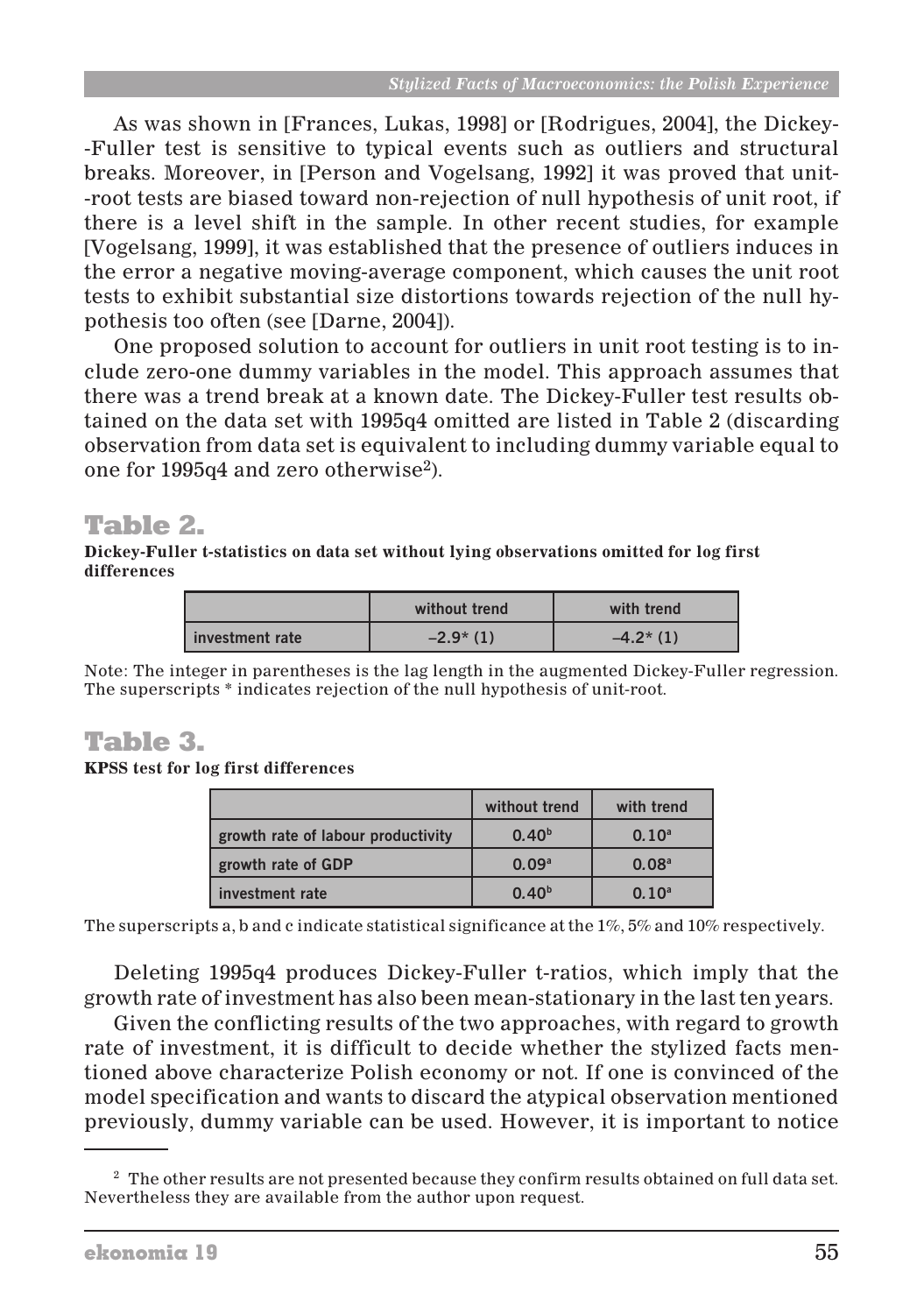that the distribution of unit-root test depends on the deterministic regressors included. Moreover, in my opinion, simply discarding outliers from analysis without reffection is not always the remedy. In many situations, a more appropriate approach is to apply robust techniques, that would provide resistant results in the presence of unusual data points.

Therefore the next step of the analysis of the Kaldor facts is to carry out the test, which proved to be robust, to additive outliers, namely the stationarity test developed by Kwiatkowski, Philips, Schmidt and Shin (KPSS) in [1992]. The KPSS test differs from the DF test in that series  $y_t$  is assumed to be stationary under the null. In [Darne, 2004] the Monte Carlo simulations were used to study the size and power properties of KPSS test. It was proved that KPSS does not exhibit significant size and power distortions in the presence of additive outliers in the sample.

The results obtained from the KPSS test suggest that the growth in Poland is reasonably stable and therefore consistent with widely approved stylized facts of macroeconomics. It was difficult to discover this feature of Polish economy due to the influence of unusual and non-repetitive events. This result should support my advocacy for the use of robust techniques in macromodelling of Polish economy.

## **3. Philips curve**

After examining the long run properties of the Polish economy in previous section, this section also analyses medium and short run characteristics. Namely, the relationship estimated for most developed economies—the Philips curve.

The macroeconomics literature heavily relies on the Philips Curve as a tool to explain the trade-off between unemployment and inflation (see for example [Phelps, 1967] or [Philips, 1958] for different Philips curve specifications). The literature provides a distinction between the s h o r t - r u n and long-run Philips curves, which in short can be described as follows: As long as inflation remains fairly constant, it is inversely related to unemployment rate. This is the short-run Philips curve. When the average rate of inflation changes, however, unemployment returns after a period of adjustment to the natural rate. That is, once the inflationary expectations have had time to adjust, the natural rate of unemployment is compatible with any rate of inflation. This is the long-run Philips curve. These long-run and short-run relationships can be combined in a single expectations-augmented Philips curve, which is investigated in more detail in section 3.2.

Using quarterly data from 1995q1 to 2005q4, this section investigates whether such relationships do indeed characterize the Polish economy well. The general result is that there has not been one steady curve showing the relationship over the past ten years. Evidence is found that periods inconsistent with the Philips theory, occurred in Poland. Firstly, between 1995 and 1998, when unemployment rate and inflation decreased together. Secondly,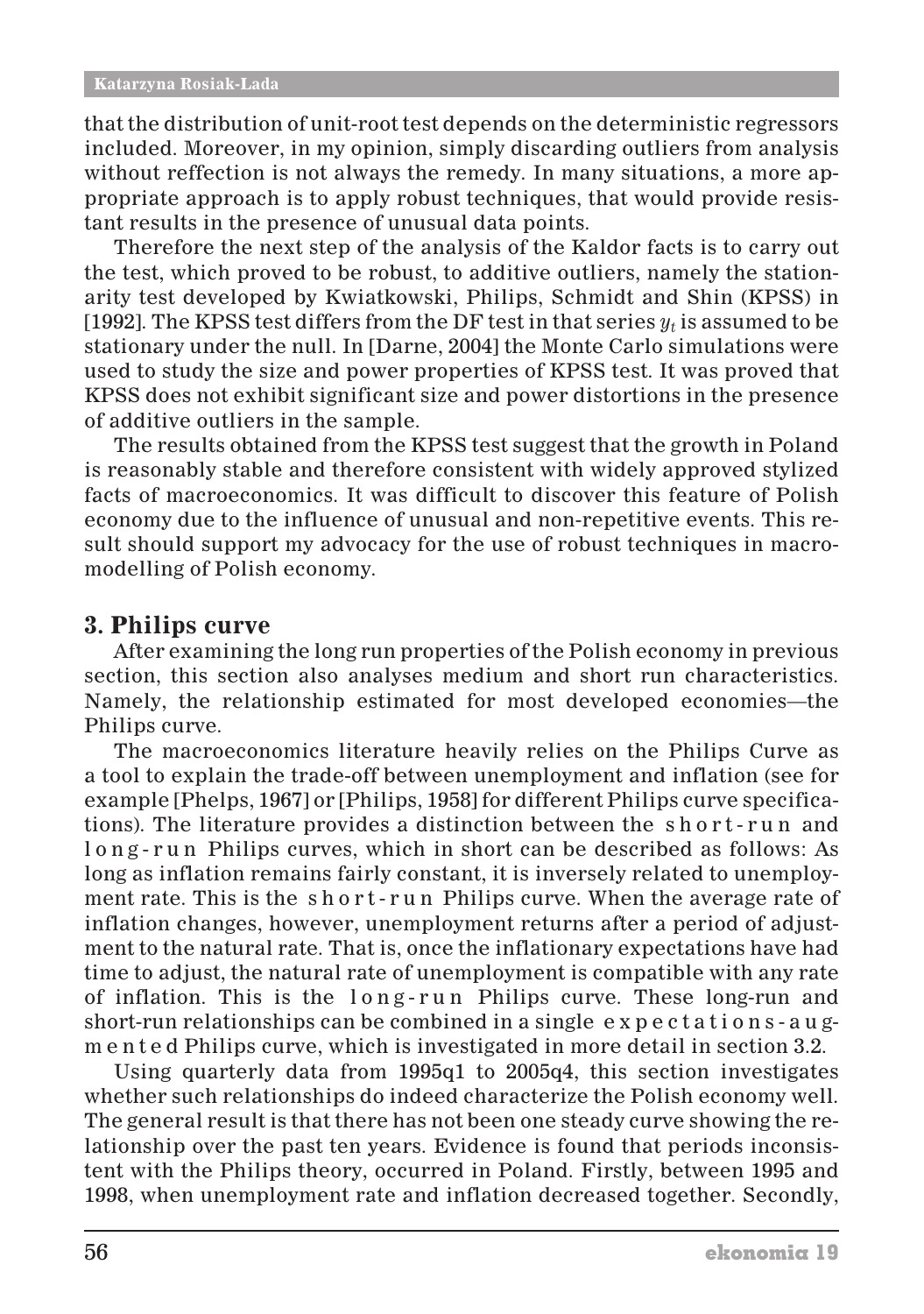from 1998 to 2000 when the Polish economy suffered from soaring inflation and growing unemployment simultaneously. Notwithstanding these unusual periods, recent years show that there is evidence of Philips Curve relationship between unemployment and inflation.

The section is structured as follows. The subsection 3.1. provides the visual inspection of the relationship between rate of unemployment and inflation rate. In subsection 3.2. the three Philips curve specifications are introduced. The results of econometric analysis are reported in subsection 3.3.

#### **3.1. The visual inspection of the Polish data**

Empirical studies, carried out in the fifties and sixties worldwide, confirm the Philips theory. For many economies, such as United States and United Kingdom, the downward sloping Philips curve proved to be true. However in the 1970s most developed countries suffered from stagflation, when world oil prices rose dramatically, fuelling sharp inflation. This was the first breakdown of the Philips initial theory.

In the Polish economy, there also seems to have been no stable relationship between unemployment rate and inflation postulated in [Philips, 1958]. In fact there have been several distinct curves over the past ten years with several outlying data points. The closer look at the data shows that in period between 1996q1 and 1998q4 unemployment rate and inflation fell down together with the correlation coefficient of 0*.*73. Later, during the period of 1999q1 and 2000q3 the Polish economy suffered from soaring inflation and growing unemployment simultaneously. Although admittedly based on just eight observations, evidence clearly suggests a positive correlation between unemployment and inflation rate.



## Fig. 3.

**Trade-off between unemployment and inflation rate in Poland**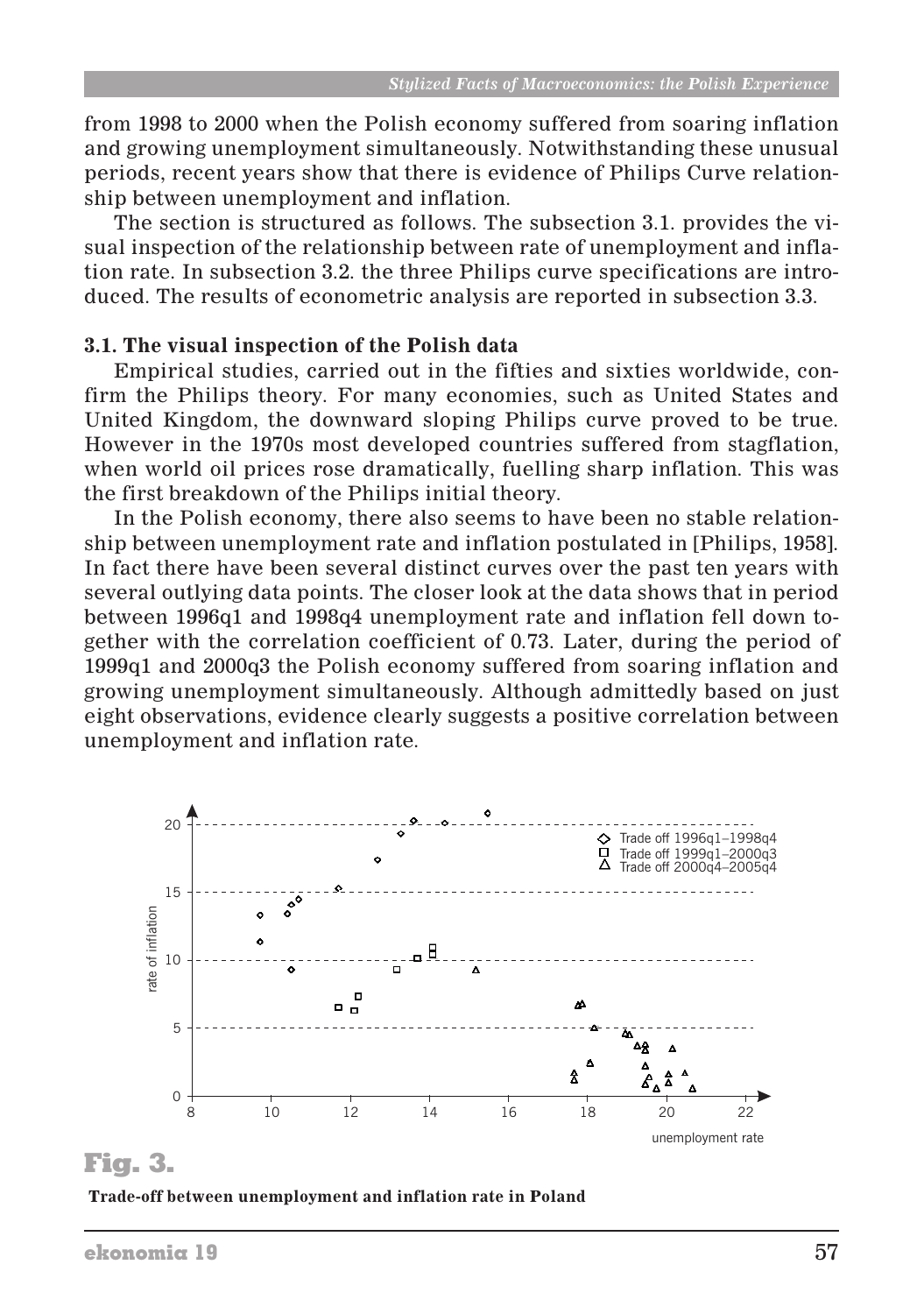The last five years, however, show that there is a trade-off between unemployment and inflation rate in Poland (cf. the figure above).

Although providing an explanation is beyond the scope of this paper, it is interesting to consider the possible features of the Polish economy that could explain this:

- A m o r e d e v e l o p e d l a b o u r m a r k e t. In the 1990s in Poland wages largely followed the development in labour productivity and the retail prices. This shows that market forces have played a minor role in the labour market. It was due to high unemployment rate which dampened the bargain power of labour unions. Current development contributes to the reduction of labour market rigidities and increases the incentives to work.
- The use of inflation targeting in monetary policy. This explanation is supported by the empirical work of Luca Benati from Bank of England (see [Benati, 2006]) in which the author states that:

**[…] the inflation targeting regime appears to have been characterized, to date, by the most stable (although not the flattest) unemployment-inflation trade-off in the recorded history […]**

The Philips original theory ignored the role of expectations and supply shock<sup>3</sup> which, in my opinion, was the main reason for the break-down of this theory in many countries. The observed inconsistency of economic data of the original Philips theory inspired economists to take into account the role of inflationary expectations theory with the concept of output gap. In the next subsection three different specifications of the Philips curve are considered.

#### **3.2. Three specifications of the Philips curve**

In this subsection three different Philips curve specifications are considered. They all involve distinct assumptions about the role of expectations in the inflation process. The analysis presented here is in line with the article of Maritta Paloviita of Bank of Finland (see [Paloviita, 2005]), where the study for OECD countries was performed. According to the obtained results, the New Keynesian Philips curve specification is apparently outperformed by the New Classical and the Hybrid Philips curves. Therefore, the author concludes that the backward-looking or sluggish features of the inflation dynamics are important to European data. The analysis below aims to find evidence for (at least) one of the aforementioned Philips curve specifications for Poland.

<sup>3</sup> Such as a sharp rise in world oil prices in 1974 and 1979.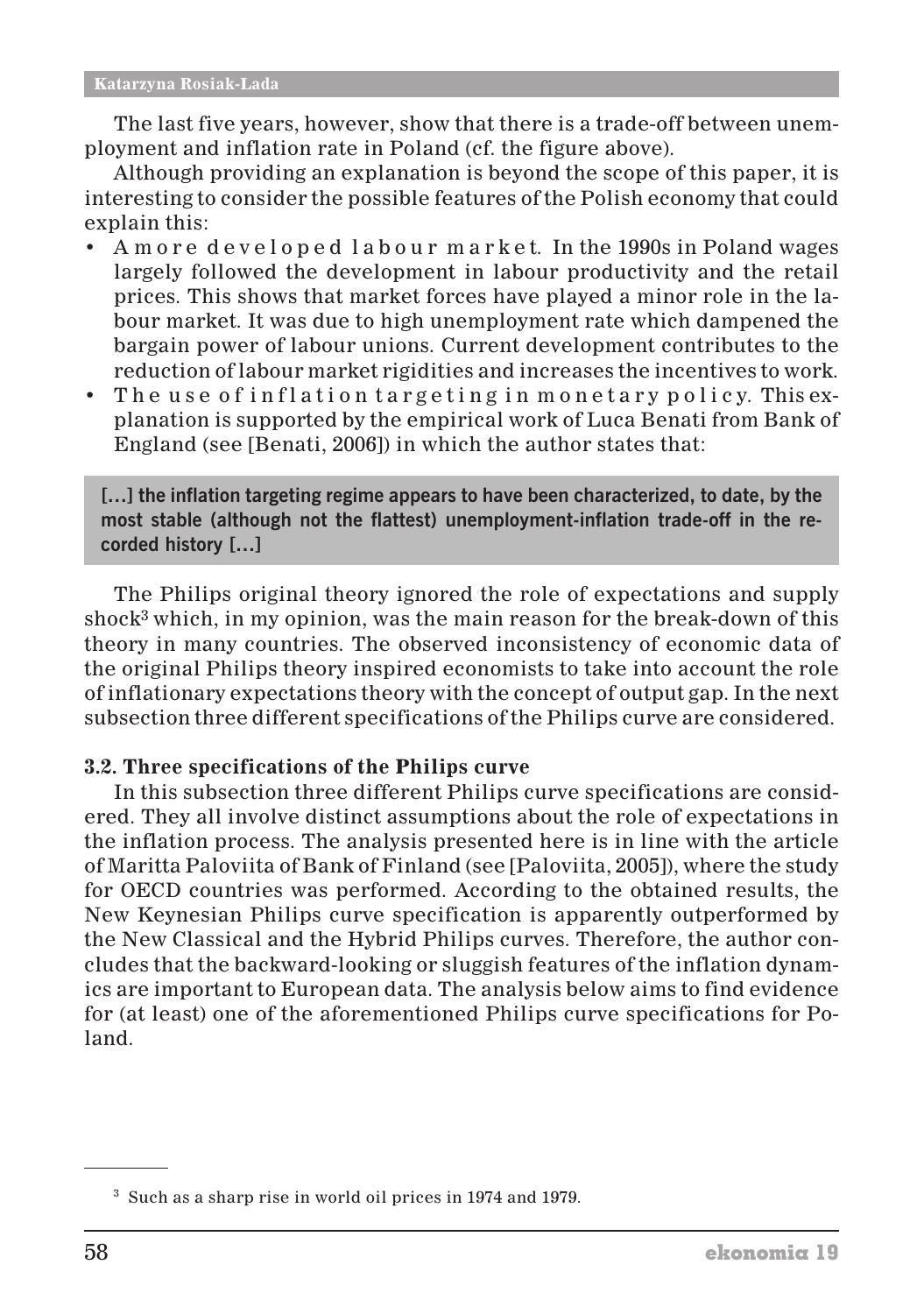#### *3.2.1. New Classical Philips curve*

According to [Friedman, 1968] and [Phelps, 1967] the current inflation rate is related to the previously expected inflation rate and to the current excess demand

$$
\pi_t = E_{t-1}\pi_t + \varphi \hat{y}_t \tag{1}
$$

where:

 $\pi_t$ —the current inflation rate,

 $E_{t-1}$ —period  $t-1$  representative market expectations,

 $\hat{y}_{i}$ —the output gap.

#### *3.2.2. New Keynesian Philips curve*

That specification implies that current inflation rate is determinated by currently expected future inflation rate and the current excess demand

$$
\pi_t = \beta E_t \pi_{t+1} + \kappa \hat{y}_t \tag{2}
$$

#### *3.2.3. Hybrid Philips curve*

This is the modification of the New Keynesian Philips curve, where the lagged inflation rate is added as an additional explanatory variable<sup>4</sup>

$$
\pi_t = \omega_1 E_t \pi_{t+1} + \omega_2 \pi_{t-1} + \kappa \hat{y}_t
$$
\n(3)

#### **3.3. Econometric analysis**

In order to build the models 1, 2 and 3, inflation expectations of private individuals obtained from National Bank of Poland, a monthly survey was used. Namely, for  $E_{t-1}\pi_t$  and  $E_t\pi_{t+1}$ ,  $\pi_t^*$  and  $\pi_{t+4}^*$  was inserted<sup>5</sup>. The estimate of output gap was constructed in several steps. First, the GDP in current prices was de-seasonalized using X11 procedure, with multiplicative adjustment. Then, in order to arrive at a measure of cyclical variation, log first differencing was applied. The widely used approach of applying HP filtered output gap was not used because the Holdrick-Prescott filter may lead to misleading conclusions being drawn from the relationship between short-term movements in macroeconomic time series. As was shown, for example, in [Jaeger, 1993],

**mechanical detrending based on the Holdrick-Prescott filter can lead investigators to report spurious cyclical behaviour […]**

<sup>4</sup> Thus the Hybrid Philips curve implies persistence in inflation.

<sup>&</sup>lt;sup>5</sup> The lag and lead of 4 instead of 1 was used because of quarterly data.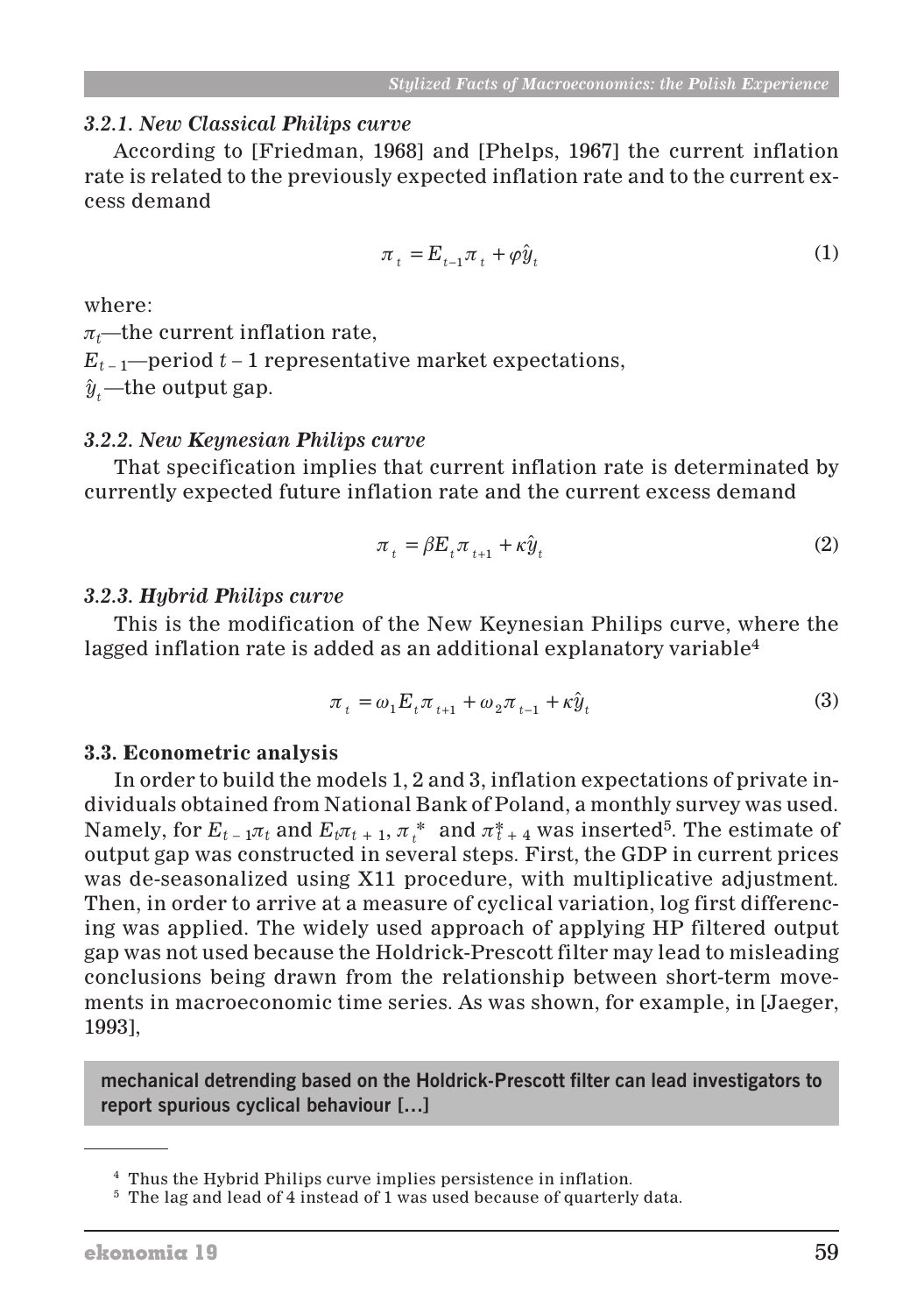In order to discriminate between the alternative Philips curve specifications, the Wald test of coefficient restrictions was carried out to the following unrestricted regression, which incorporates the three specifications:

$$
\pi^{t} = \alpha \pi_{\tau}^{*} + \beta \pi_{\tau+4}^{*} + c \pi_{t-4} + d\hat{y}_{t}
$$
\n(4)

Since the aim of the econometric analysis introduced here is to compare the different models on their own, theoretical restrictions, analogous to those introduced in [Paloviita, 2005], were imposed in the estimated specifications. Namely, in the New Keynesian specification, the imposed value of  $\beta$ was 0*.*97 and in the Hybrid Philips curve the sum of forward and backward- -looking components was restricted to unity.

As I have shown in [Rosiak, 2006] the Polish quarterly data are contaminated with outliers, which can have an impact on the determination of the classical estimators, making traditional statistical reasoning misleading. To make the analysis robust, several diagnostic procedures for detecting outliers and influential data in linear regression (see [Rosiak, 2006]) was applied. Only those observations which were identified by at least two of the diagnostic statistics were considered as inconsistent with the bulk of the data. The statistics identified the following data points: 1996q1, 1996q2, 1997q1, 1999q1. In this section, to make the analysis robust, the unusual data points are simply deleted from the sample. However, it is also very important and interesting to investigate why particular observations are unusual and treat them appropriately during the estimation process. This, rather extensive, issue of concern is left for further research.

When the parameter restrictions of all the three Philips curve specifications were tested against the unrestricted regression on the full data set, the Wald test clearly rejected restrictions implied by New Keynesian and New Classical Philips curve specification and at the typical threshold of five per cent the Hybrid model was also rejected. When the same tests were used on the data set with the unusual observations omitted, the Hybrid model was clearly accepted.

The results of the tests and the joint hypothesis are listed in tables 4 and 5.

## Table 4.

|                                            | <b>Joint Hypothesis</b>    |              |       |                     |       |
|--------------------------------------------|----------------------------|--------------|-------|---------------------|-------|
| <b>NKPC</b> vs. unrestricted<br>regression | $(a, b, c) = (0, 0.97, 0)$ | $F = 39.56$  | 0.000 | $\gamma^2 = 118.69$ | 0.000 |
| <b>NCPC</b> vs. unrestricted<br>regression | $(a, b, c) = (1, 0, 0)$    | $F = 193.27$ | 0.000 | $\gamma^2 = 579.80$ | 0.000 |
| <b>HPC</b> vs. unrestricted<br>regression  | $(a, b + c) = (0, 1)$      | $F = 3.20$   | 0.052 | $\gamma^2 = 6.40$   | 0.040 |

#### **Wald test results on full data set**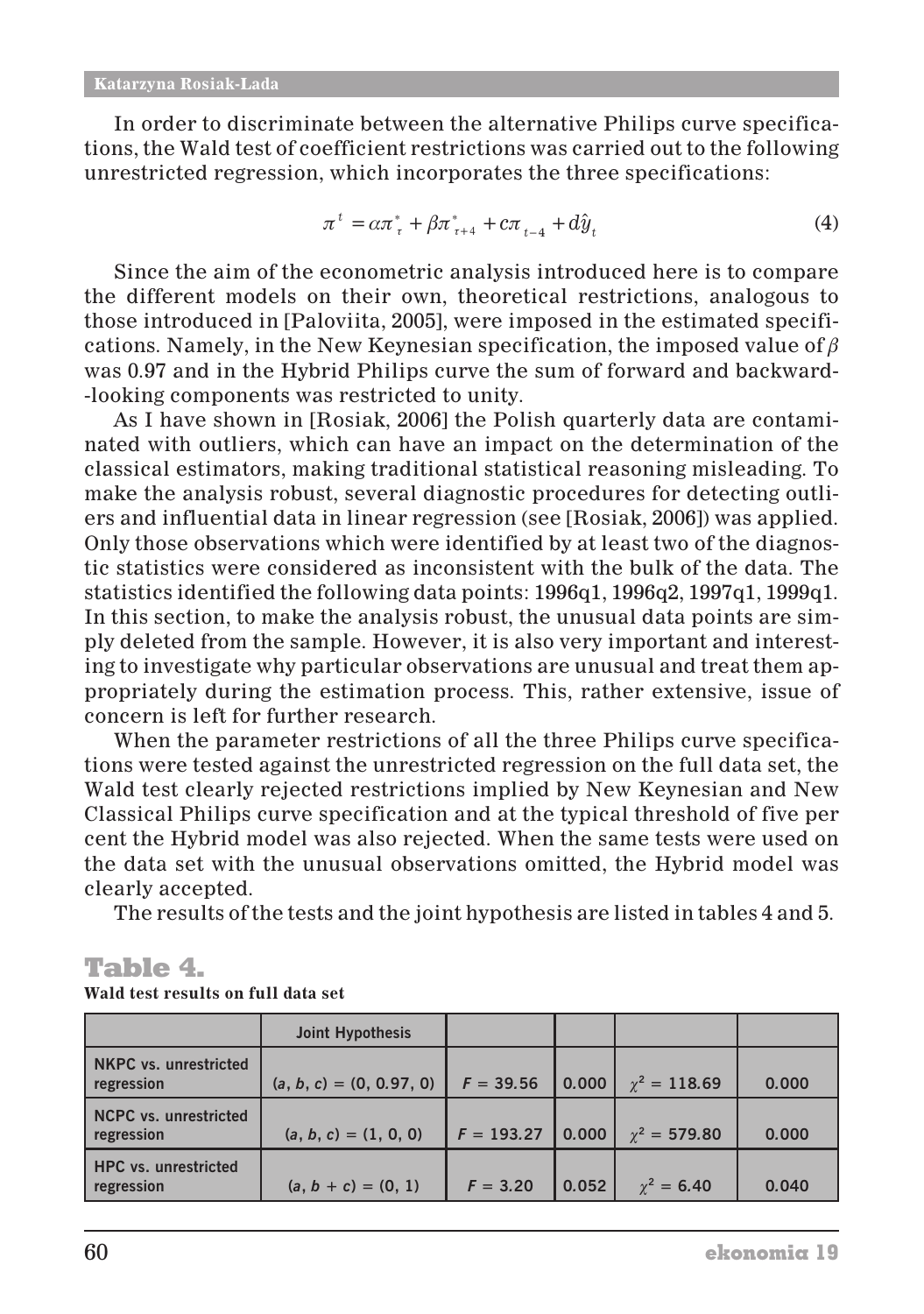# Table 5.

|                                       | Joint Hypothesis           |              |       |                     |       |
|---------------------------------------|----------------------------|--------------|-------|---------------------|-------|
| NKPC vs. unre-<br>stricted regression | $(a, b, c) = (0, 0.97, 0)$ | $F = 39.13$  | 0.000 | $\gamma^2 = 117.40$ | 0.000 |
| NCPC vs. unre-<br>stricted regression | $(a, b, c) = (1, 0, 0)$    | $F = 196.68$ | 0.000 | $\chi^2 = 590.04$   | 0.000 |
| HPC vs. unre-<br>stricted regression  | $(a, b + c) = (0, 1)$      | $F = 1.45$   | 0.249 | $\gamma^2 = 2.90$   | 0.235 |

**Wald test results on data set with outlying observations omitted**

## **4. Monetary regimes**

As noted in [Paloviita, 2005] changes in monetary regimes may affect the inflation dynamics, and thus the shape of the Philips curve. Moreover, in [Benati, 2006] it is suggested that the stochastic properties of inflation are dependent on the underlying monetary regime.

Over the last decade Poland experienced remarkable changes in its monetary regimes. The aim of this section is to analyze if macroeconomic stylized facts have changed along with changes in monetary regimes. This should help understand which of the investigated stylized facts of macroeconomics reflect the structure of the Polish economy and which of them are depended on monetary rules. The available empirical work in that field provides mixed results and is rather scarce, especially for developing countries.

The section is organized as follows. Subsection 4.1. presents brief chronology of Polish monetary regimes. Subsection 4.2. investigates the correlation between inflation and money growth. In subsection 4.3. the changes in volatility of GDP are empirically exploit.

## **4.1. A brief history of Polish monetary regimes**

Before investigating changes of the key macroeconomic stylized fact it is important to understand the major changes in the monetary regimes in Poland. Because a detailed analysis of this issue is beyond the scope of this paper, the attention is focused on the turning points in the history of Polish monetary regimes (see for example [Kokoszczyñski, 2001] or [Pruski, 2002] for more details).

In 1990's Poland adopted fixed exchange regime with the principal aim to fight hyperinflation. The fixed exchange regime prevailed the next 18 months. After this time inflation rate still exceeded 40 per cent, but at the same time zloty regained its role as a medium of exchange and store of value and Poland increased its share of trade on international markets. Therefore, in order to prevent the real exchange rate from excessive appreciation and preserve the foreign competitiveness the system of  $f$  ixed exchange was transformed into crawling peg regime (see [Pruski, 2002]). The next years bring reasonable stabilization of economy and the liberalization of cap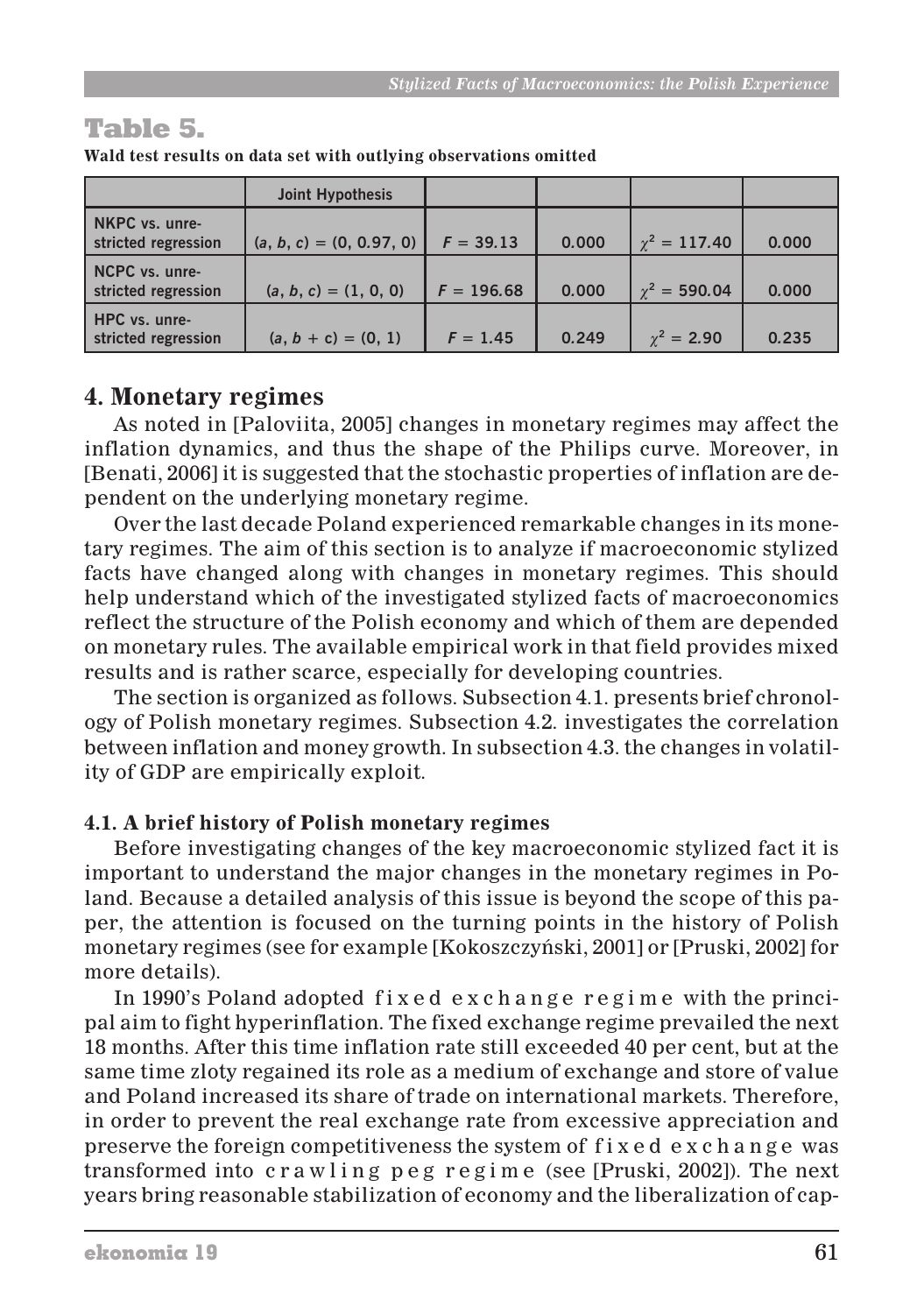ital inflows. The situation made it possible to change the strategy of monetary policy in 1995 and adopt a more flexible approach. During next three years Poland saw *Inflation Targeting Lite* (ITL) or *Eclectic Inflation Targeting* (EIT) type of monetary regime. Eventually, in 1998 this strategy was replaced by *full-fledged IT strategy* (FFIT).The main distinguishing feature between ITL, EIT and FFIT is the degree of clarity and institutional commitment to price stability. In pursuing the FFIT strategy, the National Bank of Poland commits itself to price stability as the main objective of monetary policy, along with stipulating that medium-to-long-term inflation is the nominal anchor where the inflation target is set.

The next subsections analyze changes in key macroeconomic stylized facts in Poland after 1995 in relation to aforementioned changes in monetary regimes.

#### **4.2. Money aggregates and inflation**

According to the old Chicago Monetarism of Viner, Simons and Knight, the velocity of money and the rate of inflation should be correlated. This subsection investigates the evolution across monetary regimes of the correlation between inflation and the money aggregates. The lag between monetary policy actions and the response of inflation is assumed. Namely, according to Friedman's result (see [Friedman, 1961]), it is assumed that it takes over a year before monetary policy actions have their peak effect on inflation (see also [Batini, Nelson, 2002] for empirical evidence of that fact based on UK and US data).

The figure on the next page shows scatter plot of the velocity of money (measured as the ratio of GDP and broad money, M3) and customer price index (quarterly data).

Although based on an extremely limited number of observations, the correlation clearly appears to be positive during the period from 1995 up to 1999 (equal to 0*.*96), and after 1999 there seems to be no correlation at all.

It is very difficult to interpret such instability in the correlation between money velocity and inflation rate, because the correlation does not necessarily imply a cause in any meaningful sense. However, in this context it is also very interesting to examine related stylized fact stressed, for example, by Svensson in [2003]. The author argues that precise meaning that can be attributed to the correlation between money growth and inflation depends strongly on the underlying monetary regime. In the regime of monetary aggregates targeting, inflation adjusts to the changes in money supply, controlled entirely by the central bank. Thus, under these circumstances money g r o w t h c a u s e s i n f l a t i o n . On the other hand, under inflation targeting regime the inflation rate is exogenous and money growth should adjust via an equilibrium condition on the money market, therefore inflation causes money growth (see also [Benati, 2006] for further discussion on this issue).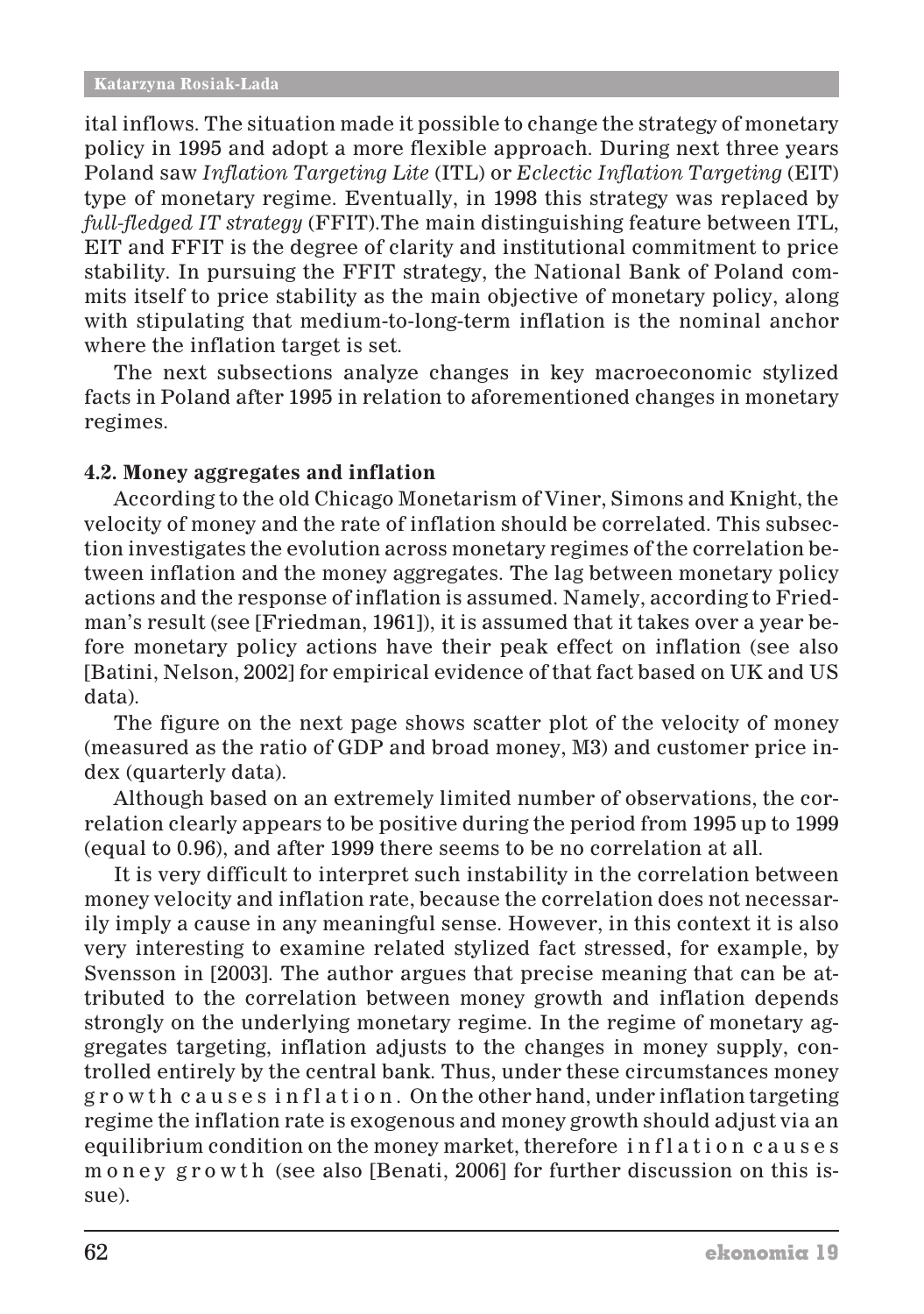

Fig. 4. **The velocity of money**

In order to investigate this stylized fact, monthly time series were used. Prior to the analysis, the series were de-seasonalized using X11 procedure, with multiplicative adjustment for money aggregate (M3) and additive adjustment for inflation rate (CPI). The econometric procedure applied to check the validity of the aforementioned stylized fact is the Granger Causality Test. The Granger approach to the question of whether x causes y is to see how much of the current *y* can be explained by past values of *x* and then to see whether adding lagged values of *x* can improve the explanation. *y* is said to be Granger-caused by *x* if *x* helps in the prediction of *y*, or equivalently if the coefficients on the lagged *x*'s are statistically significant.

The results are listed in Table 6.

# Table 6.

**Granger Causality Test for money growth and inflation rate in period 1995m1–1999m12**

| Null hypothesis:                              | <b>F-Statistic</b> | <b>Probability</b> |
|-----------------------------------------------|--------------------|--------------------|
| inflation does not Granger cause money growth | 0.02285            | 0.8808             |
| money growth does not Granger cause inflation | 4.65817            | 0.03851            |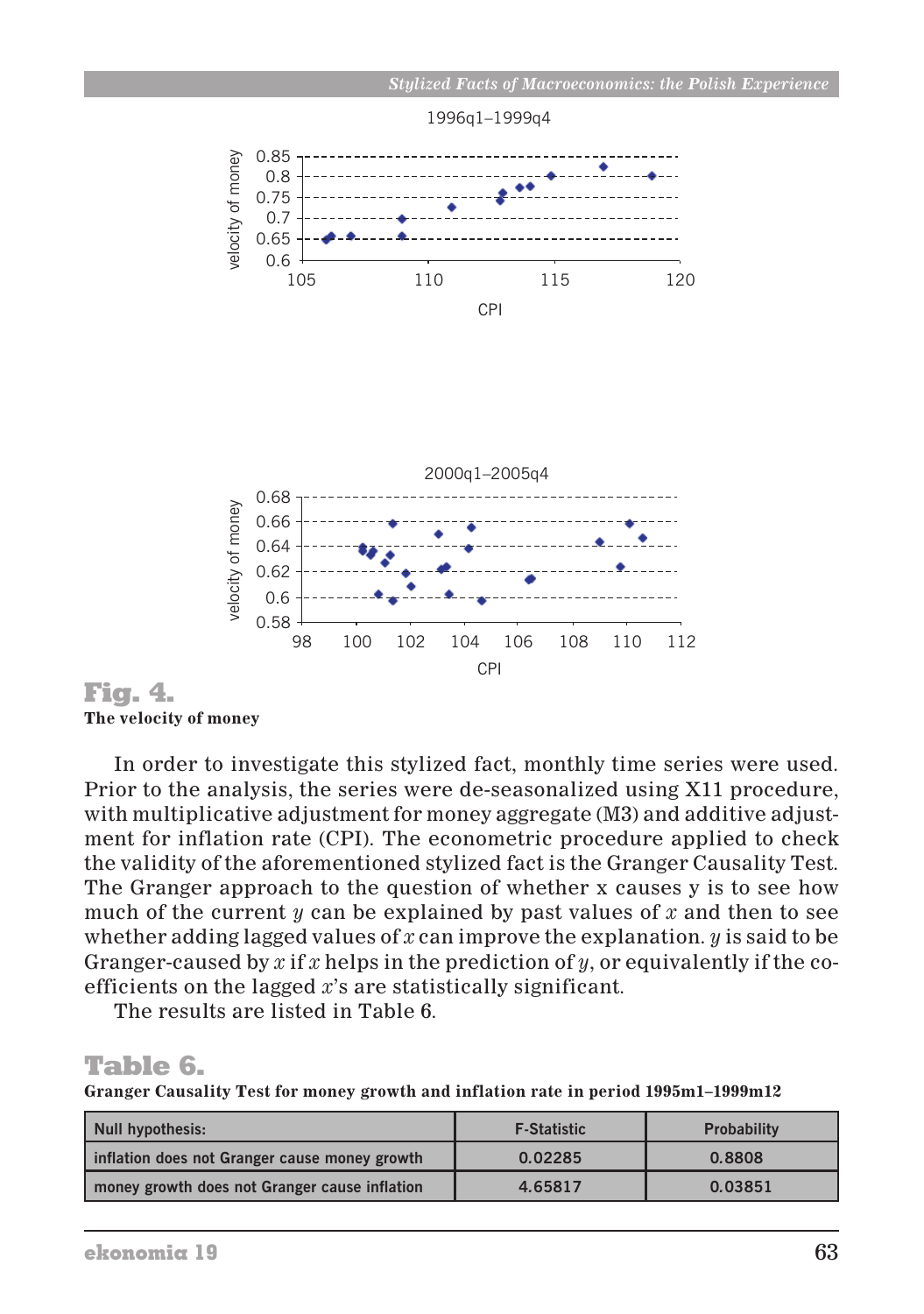# Table 7.

**Granger Causality Test for money growth and inflation rate during 2000m1–2005m12**

| Null hypothesis:                              | <b>F-Statistic</b> | <b>Probability</b> |
|-----------------------------------------------|--------------------|--------------------|
| inflation does not Granger cause money growth | 3.74042            | 0.05721            |
| money growth does not Granger cause inflation | 2.73810            | 0.10252            |

According to the table, the hypothesis that M3 growth does not cause CPI can not be rejected in FFIT regime and is rejected in sample period 1995m1– –1999m12. By contrast, the hypothesis that CPI does not cause M3 growth is rejected for period of inflation targeting regime and cannot be rejected for the period before FFIT regime. Therefore it appears that Granger-causality runs one-way under inflation targeting regime from inflation to M3 growth and not the other way.

## **4.3. The variability of GDP**

The macroeconomic volatility has been, over the last decade, one of the most intensively investigated topic in the field of stylized facts of business cycles. As argued in e. g. [Alper] or [Benczur, Raftai, 2005], macroeconomic fluctuations in developing countries are relatively more intense than in the developed ones. Thus, it is very important to investigate the sources of those fluctuations and find possible economic features that would smoothen them to the level of developed economies. The aim of this subsection is to examine the stability of macroeconomic environment in Poland across the monetary regimes using quarterly data from 1995 to 2005.

Table 8 reports the percentage standard deviation of the first log differences of the main macroeconomic aggregates in Poland.

# Table 8.

**Standard deviations of business-cycle components by sample periods**

|                    | 1995-1999 | 2000-2005 |
|--------------------|-----------|-----------|
| <b>GDP</b>         | 2.82      | 1.12      |
| <b>Consumption</b> | 1.94      | 1.14      |
| <b>Investment</b>  | 7.35      | 2.80      |
| <b>Export</b>      | 4.94      | 4.60      |
| Import             | 4.64      | 5.10      |
| Inflation(CPI)     | 7.71      | 3.29      |

Several facts are readily apparent from the table.

First, based on quarterly data, the volatilities of the first log differences of real GDP and investment were observed before the introduction of full- -fledged inflation targeting regime almost three times as large as that associ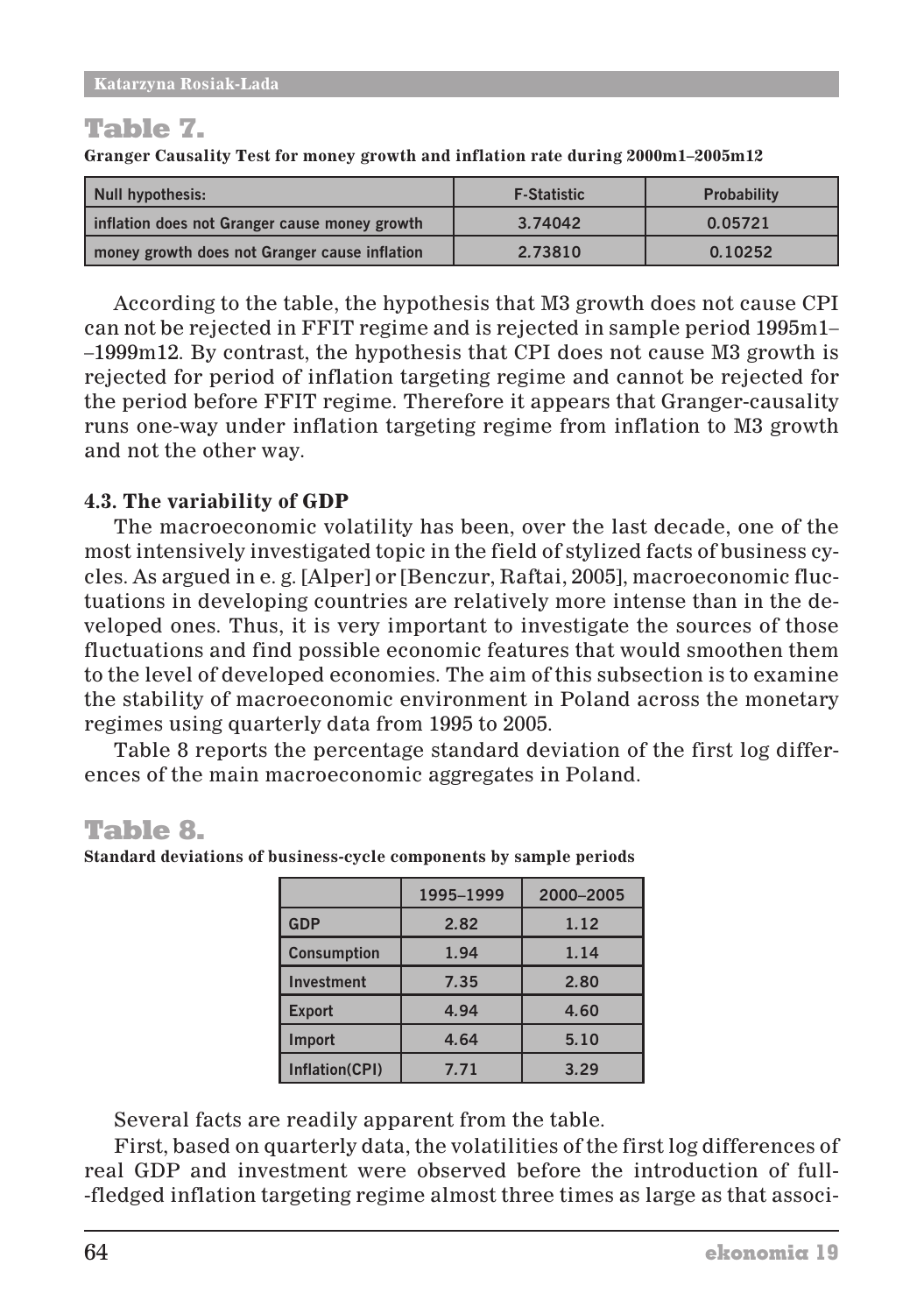ated with the inflation targeting. The volatility of the other GDP components has remained reasonably stable during the period 1995–2005.

From data it is also possible to see that in Poland volatility of the real GDP has been, since 1995, systematically lower; in the first years of inflation targeting regime markedly so. For example in period 1995–2001 the volatility stayed above 3% and after 2000 has remained markedly less volatile with standard deviation of about 1*.*8% (cf. figure below).



## Fig. 5.

**The volatility of the real GDP in Poland (1995–2005)**

Second, the full-fledged inflation targeting regime appears to have been characterized by lower volatility of the consumer price index (CPI) fluctuations than the ITL/EIT regime.

The results are in line with those obtained by Luca Benatiin [2006], who argues that

**[…] inflation targeting regimes appears to have been characterized, to date, by the most stable macroeconomic environment in recorded U.K. history, with the standard deviations of the business-cycle components of real GDP, national accounts aggregates, and inflation measures having systematically been lower than for any previous regimes/period.**

## **5. Conclusions and further research**

This study attempted to investigate if the key macroeconomic stylized facts characterize Polish economy well. The analysis suggests that, provided that it is possible to identify the outliers and then adjust their effects or use robust techniques of estimation, it is possible to confirm the exploit stylized facts of macroeconomics in Poland. The key findings are outlined below.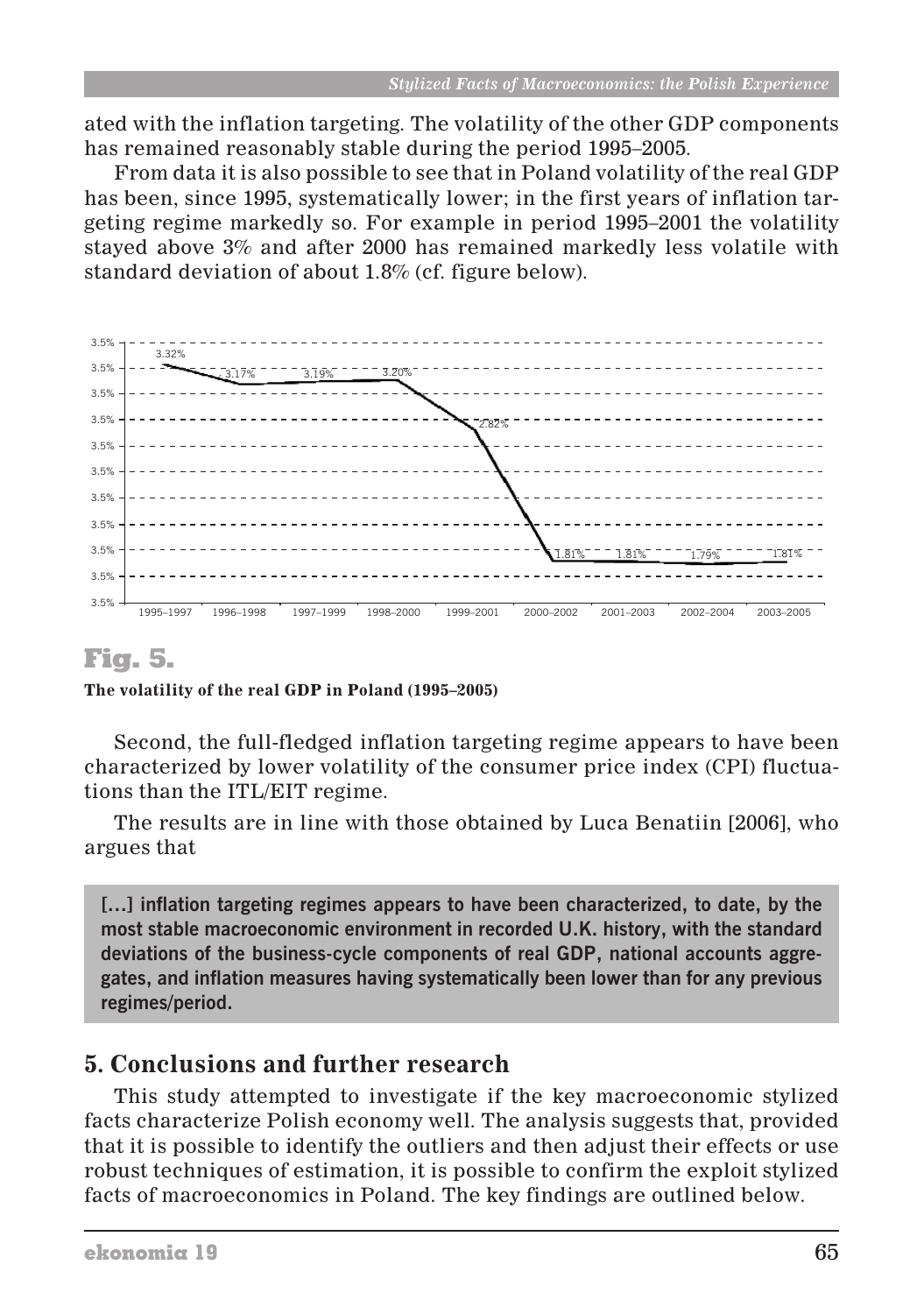The results obtained suggest that in Poland the New Keynesian and New Classical Philips curve specifications are surpassed by the Hybrid model. This paper also provides strong evidence that Kaldor's stylized facts have been held in Poland during the last ten years. Finally, the analysis of changes in macroeconomic stylized facts in Poland has proven, that the behaviour of some macroeconomic aggregates is related to underlying monetary regime. These results may have important implications to the development of macroeconomic theory and modelling.

Further research will concern regression techniques in macromodelling Polish economy, that would provide robust results in the presence of unusual data points. It is also important to investigate why a particular observation is unusual, and try to find some feature of the economy (like fiscal or monetary policy, tax system etc.) that could explain the unusual data points.

## **References**

- Alper C. Emre, "Stylized Facts of Business Cycles. Excess Volatility and Capital Flows: Evidence from Mexico and Turkey", Forthcoming in *Russian and East European Finance and Trade*.
- Alper C. Emre, 1998, "Nominal Stylized Facts of Turkish Business Cycles", *METU Studies in Development*, No. 25 (2), p. 233–244.
- Batini N. and E. Nelson, 2002, "The Lag from Monetary Policy Actions to Inflation: Friedman Revisited", *External MPC Unit Bank of England*, No. 6, January.
- Benati L., 2006, "U.K. Monetary Regimes and Macroeconomic Stylised Facts", *Working Papers* no. 290, Bank of England, March.
- Benczur P., A. Ratfai, 2005, *Economic Fluctuations in Central and Eastern Europe. The Facts*, October.
- Blanchard O. and S. Fisher, 1989, *Lectures in Macroeconomics*, Cambridge, MA: MIT Press.
- Cogley T. and T. J. Sargent, 2003, "Drifts and Volatilities: Monetary Policies and Outcomes in the Post WWII U. S.", University of California at Davis and New York University, *mimeo*.
- Darne O., 2004, "The effects of additive outliers on stationarity tests: a Monte Carlo study", *Economics Bulletin*, No. 3 (16), p. 1–8.
- Evans P., 2000, *US Stylized Facts and Their Implications for growth theory*, Department of Economics, Ohio State University, Columbus, OH43210, March.
- Foellmi R. and J. Zweimueller, 2002, *Structural Change and the Kaldor Facts of Economic Growth*, May.
- Frances P. and A. Lucas, 1998, "Outlier Detection in Cointegration Analysis", *Journal of Business and Economic Statistics*, No. 16, p. 459–466.
- Friedman M., 1961, "The lag in Effect of Monetary Policy", *Journal of Political Economy*, No. 69, p. 447–466.
- Friedman M., 1968, "The role of monetary policy", *A.E.R*., No. 58 (1), p. 1–17.
- Fuhrer J. and G. Moore, 1995, "Inflation Persistence", *Quarterly Journal of Economics*, No. 109, p. 127–159.
- Jaeger A. Harvey A. C., 1993, "Detrending, Stylized Facts and the Business Cycle", *Journal of Applied Econometrics*, No. 8 (3), p. 231–247, July-September.
- Kaldor N., 1961, *The Theory of Capital, chapter Capital Accumulation and Economic Growth*, pages 177–222, New York: St. Martin's Press.